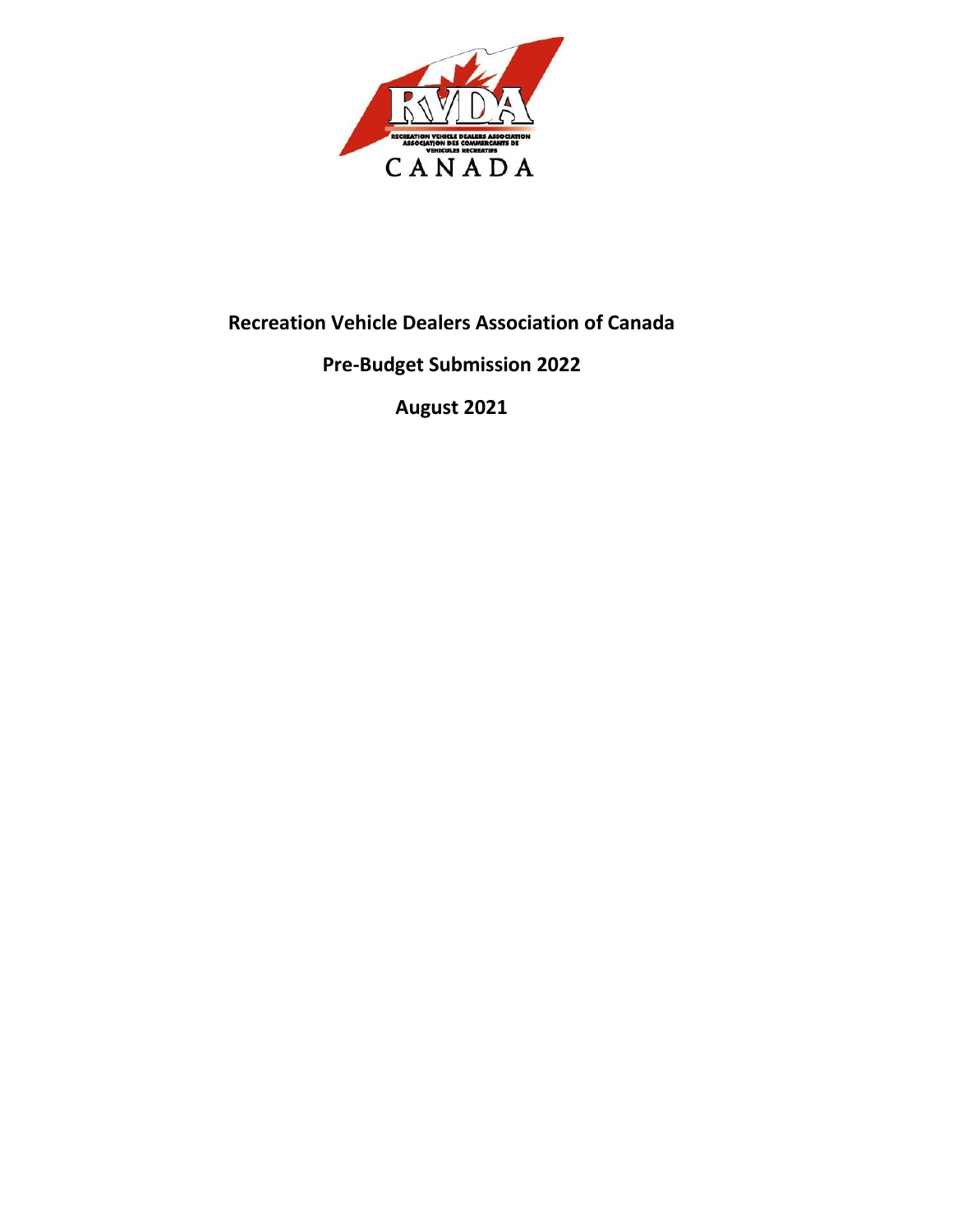

**Recommendation 1**: As the vaccination campaign ramps up across the country, the federal government needs to provide continuous support to struggling businesses and workers until the summer of 2022 to ensure long-term business continuity.

**Recommendation 2:** Economists agree that recovery post-crisis will slow and choppy, therefore the government should make investments now to facilitate economic recovery in the next couple of years. The recovery measures need to include incentives for RV purchase and RVing post-crisis as well as investment in RV and camping infrastructure across Canada.

**Recommendation 3:** Due to the geographic constraints of the existing programs, the Government of Canada should create an Apprenticeship Travel Grant that could be used by those who are required to travel to undertake an apprenticeship training program. This Grant should be targeted towards those enrolled in programs that are not offered in their city, town or province.

**Recommendation 4:** This Grant should be a taxable cash grant of **\$2,000-\$4,000** per person per year to provide support for such items as travel costs, lodging, and care arrangements for families

**Recommendation 5**: As RVing is a large component of tourism, both internationally and domestically, investment in camping and RVing infrastructure will play a crucial role in the overall contributions of the tourism industry to future economic development and prosperity post-COVID-19. Upgrades in infrastructure are essential if we want to be able to ensure the future of this industry and make it more accessible to all Canadians.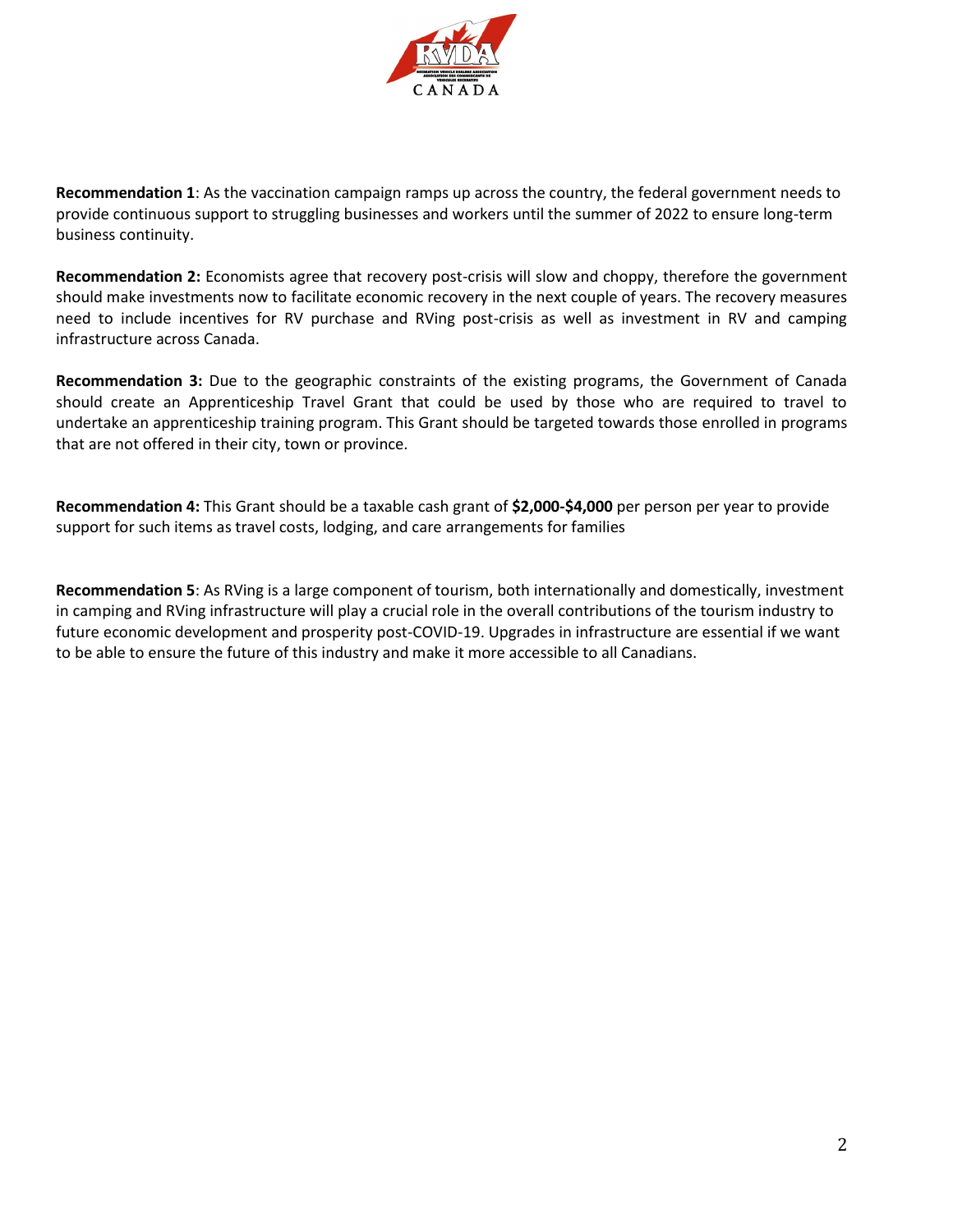

## **Recreation Vehicle Dealers Association of Canada**

### **2021 Pre-Budget Submission**

#### **About the RVDA of Canada:**

The Recreation Vehicle Dealers Association (RVDA) of Canada is a national, volunteer federation of provincial and regional RVDA associations and their members who have united to form a professional trade association for all businesses involved in the recreation vehicle industry. The core objective of the RVDA of Canada is to bring together and represent the retail businesses involved in the recreation vehicle industry across Canada, thus providing the support and strength to protect and promote the interests and welfare of Canadian RV Dealers, and to maximize the potential of the industry for all involved.

RVing in Canada also has a considerable impact on the Canadian economy. The manufacturing, purchasing, servicing, and use of recreation vehicles contribute billions  $-$  both directly and indirectly  $-$  to the Canadian economy each year. In 2019, the RV industry supported 67,200 jobs and there was \$6.2 billion in total spending, which generated over \$4.8 billion in added value to the Canadian economy. There are over 4,231 campgrounds operated across Canada, each offering a unique experience for Canadians and international visitors.

The implementation of the RVDA's recommendations in this document will contribute significantly to the RV industry's recovery from the COVID-19 crisis and ensure the continued success of the RV and camping industry in Canada. To ensure the long-term sustainability of the RV sector and to facilitate recovery, we recommend that the federal government introduces a robust recovery package to jumpstart the RV and camping industry through incentive programs to encourage RV purchase and investment in camping infrastructure. This stimulus program should include continuous support for struggling businesses at least until summer 2022, and support for skilled workers as well as investment in public campground facilities.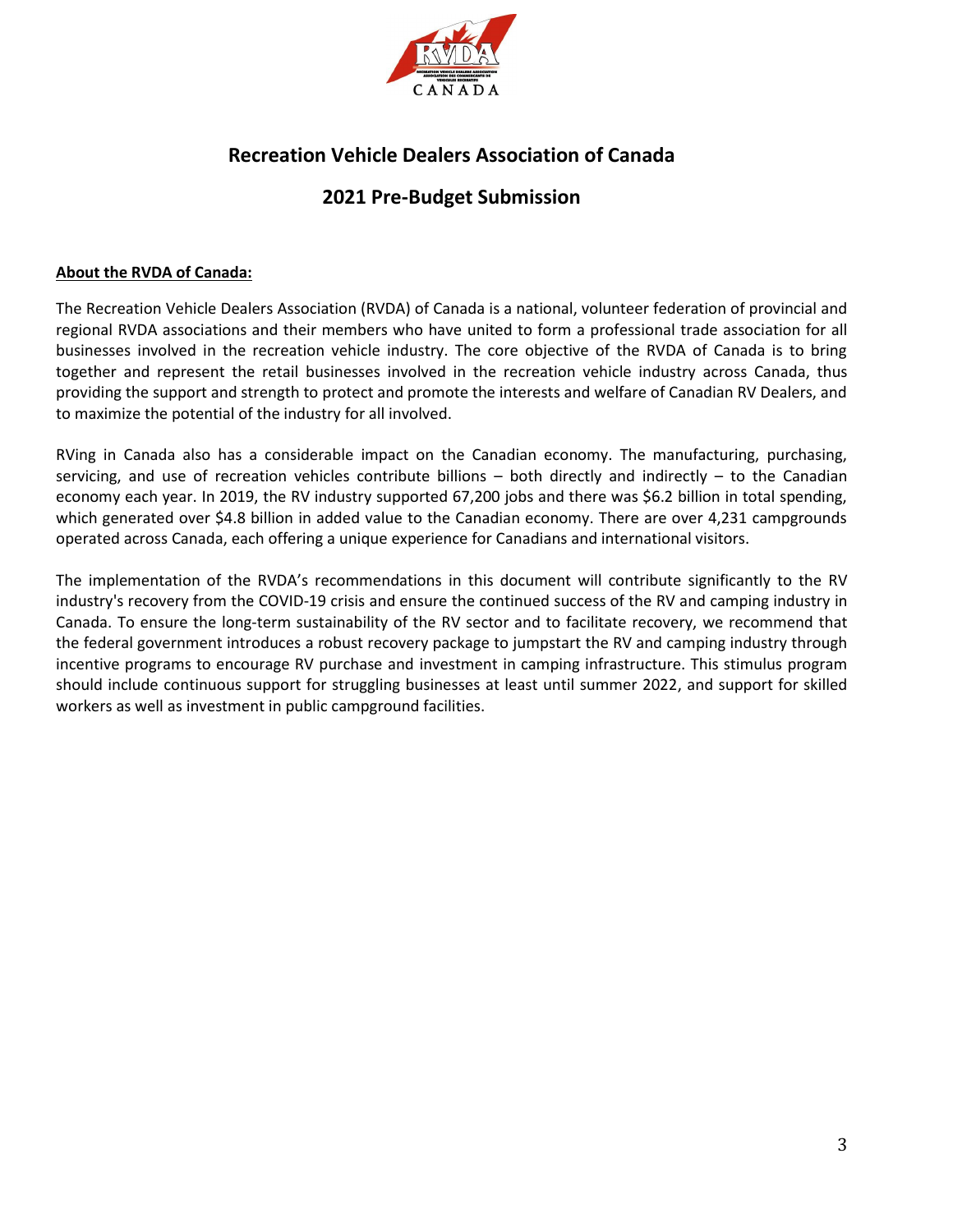

#### **1. COVID-19 Support**

- The Canadian economy is reeling from the devasting economic impact of COVID-19. Virtually, all sectors of the economy have been hit hard and no business has been spared.
- The impact of the global pandemic has been particularly severe for the RV sector in Canada. RV sales were down by close to 9 percent last year and inventory shortage remains a serious concern for the outlook of RV sales this year.

#### **Recommendation:**

- As the vaccination campaign ramps up across the country, the federal government needs to provide continuous support to struggling businesses and workers until the summer of 2022 to ensure long-term business continuity.
- Economists agree that recovery post-crisis will slow and choppy, therefore the government should make investments now to facilitate economic recovery in the next couple of years. The recovery measures need to include incentives for RV purchase and RVing post-crisis as well as investment in RV and camping infrastructure across Canada.

#### **2. Increased Support for Skilled Workers in the RV Industry**

- The shortage of skilled workers remains a key concern for the RV industry and COVID-19 has exacerbated the availability of training programs for apprentices.
- Currently, out of 1020 full-time RV service technicians throughout Canada only 424 with Red Seal Designation.
- There are currently only two programs in Canada that offer RV service technician apprenticeship training – in British Columbia and Alberta. Each of these programs provides Red Seal Designation that is accepted nationwide.
- The existing programs reach full enrollment each year and often hold waiting lists for additional several dozen prospective students.
- Training programs are offered in other provinces but they are not accepted as full apprenticeship programs. As a result, few RV service technicians who actually work in the industry are classified as apprentices.
- We applaud the government for the focus on skills and training in the previous budgets. Measure such as Canada Training Benefit, more funding for Skills Canada and the new apprenticeship strategy will help Canadians get the skills they need.
- We look forward to continuing working in close partnership with the government to increase support for skilled workers in the RV industry